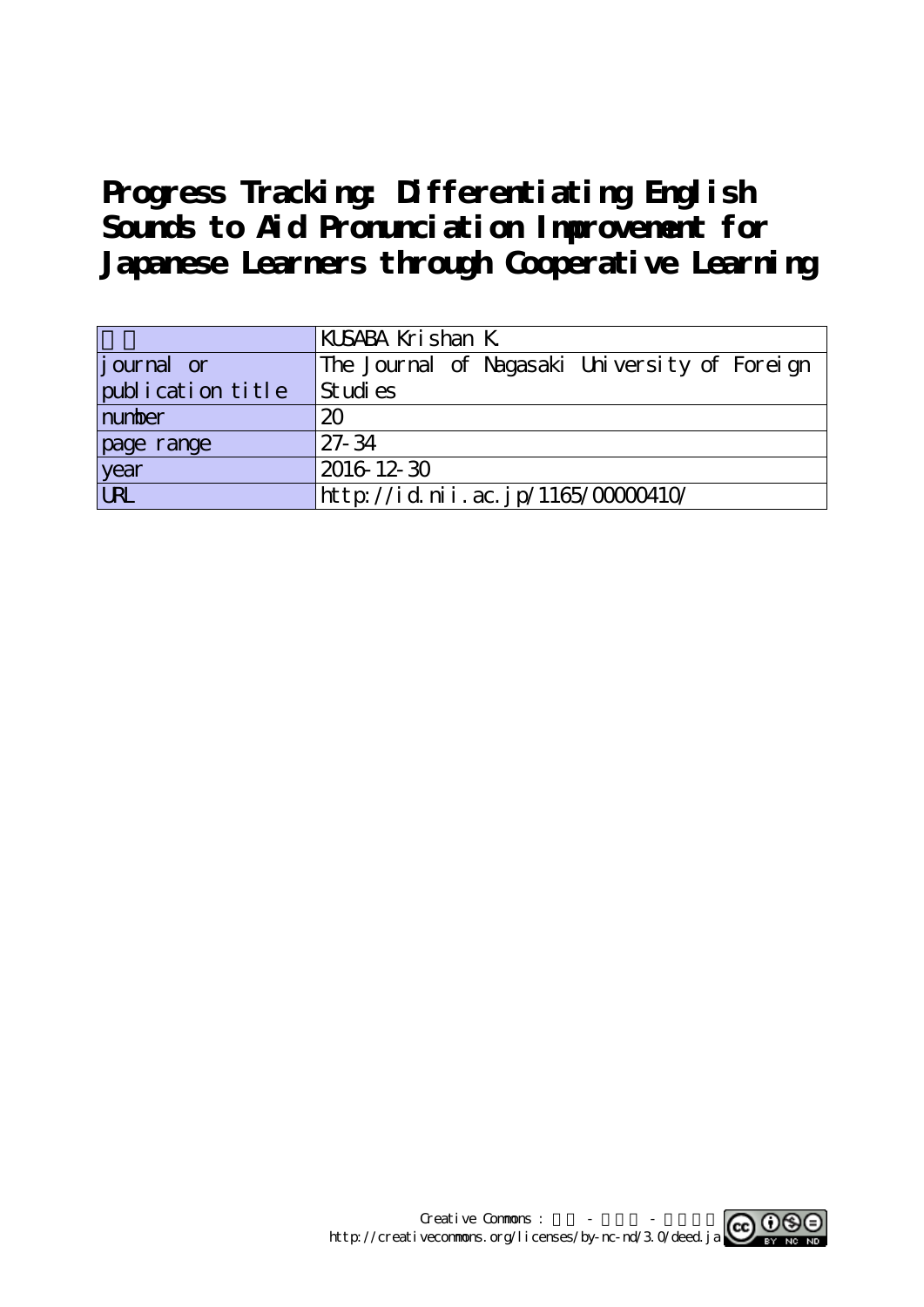The Journal of Nagasaki University of Foreign Studies No. 20 2016

# Progress Tracking: Differentiating English Sounds to Aid Pronunciation Improvement for Japanese Learners through Cooperative Learning

Krishan K. KUSABA

成長の追跡:第二言語として英語を学ぶ日本人のための、 協同学習を通して英語の発音区別発音の改善

草場 クリシャン・K.

**長崎外大論叢**

**第20号 (別冊)**

**長崎外国語大学 2016年12月**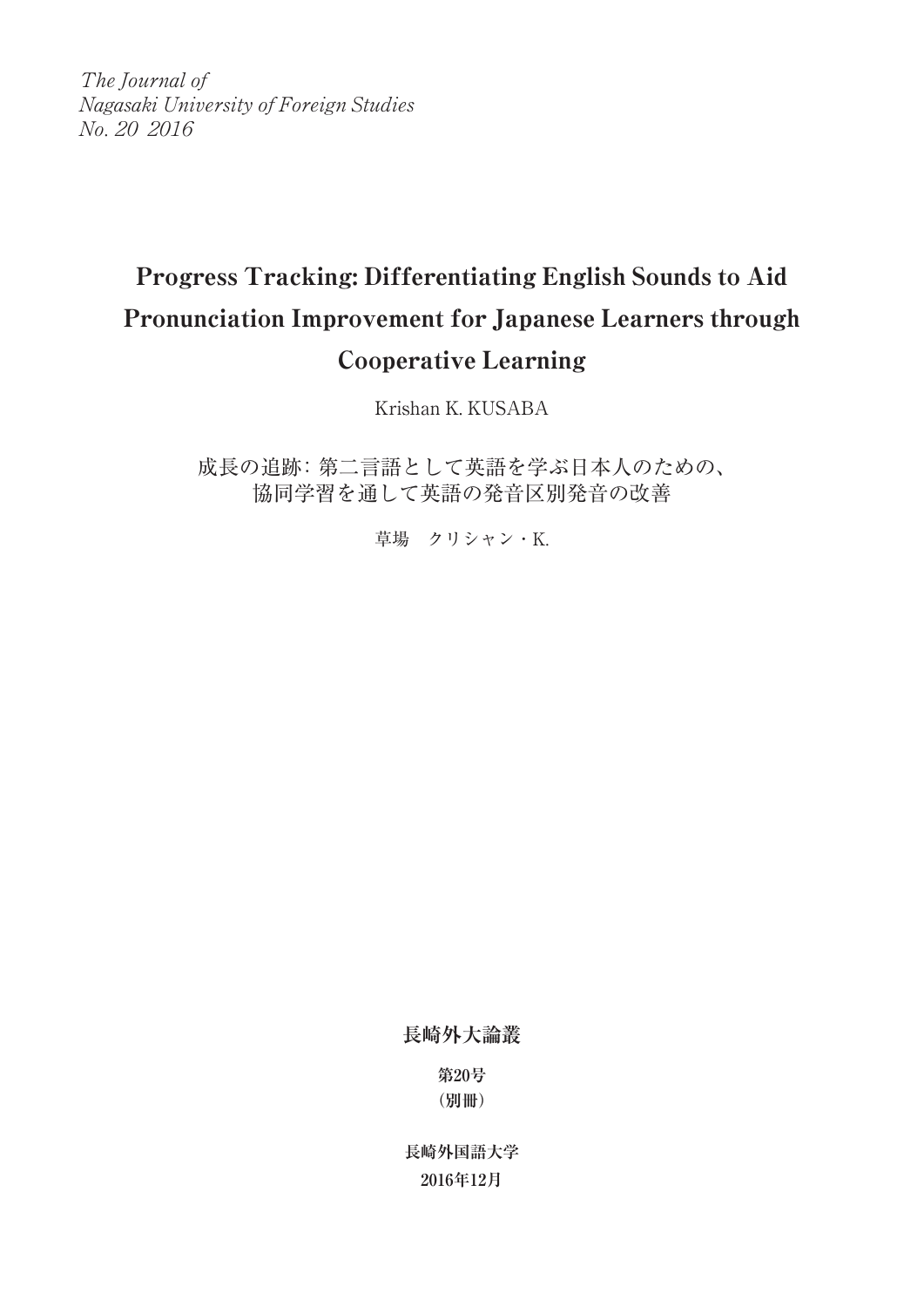# Progress Tracking: Differentiating English Sounds to Aid Pronunciation Improvement for Japanese Learners through Cooperative Learning

Krishan K. KUSABA

成長の追跡:第二言語として英語を学ぶ日本人のための、 協同学習を通して英語の発音区別発音の改善

草場 クリシャン・K.

### Abstract

Developing pronunciation is a difficult skill that many overlook with the hopes that it will correct itself throughout the learning process. For this research, six Japanese university CEFR A2 learners of English were divided into a group of four and two, respectively. They were tasked with enunciating various English sound pairs for the first part of the study, followed by keeping a pronunciation diary about their practices for the second part whilst being exposed to poetry that was specifically designed to test English pronunciation. It was found that the diary was a valuable Assessment for Learning (AfL) tool, and pair work was a more effective method than group work for pronunciation development.

#### **概要**

発音を良くすることは、学習の過程で自然と直ることを期待し、多くの人が見落とす難しい技能で ある。この研究では、日本の大学生六名の英語の CEFR A2英語学習者をそれぞれ四名と二名のグ ループに分けた。一番初めの研究では、練習の発音の日誌をつけることが求められた。様々な音の組 の英語を明瞭に発音すること、そして次の研究では英語の発音のテスト用に特別に作られた。参加者 に色々な英語の発音を厳しく練習させるために、特別な詩をあげた。日誌は学習手段において貴重な 評価 (Assessment for Learning - AfL) であり、発音を伸ばす事は、グループ学習よりも二人組学 習の方がより効果的な方法であるということがわかった。

**Keywords:** English pronunciation, cooperative learning, performance assessment **キーワード:**英語発音、協同学習、パフォーマンス評価

# Introduction

Native-like pronunciation is usually the ultimate target of many second language (L2) learners. Achieving this linguistic goal is time-consuming, and is sometimes not possible. Although some languages, such as Vietnamese, may require a greater focus on pronunciation due to subtle tonal differences that can change word meaning/intention, pronunciation practice itself, within any language, is an imperative feature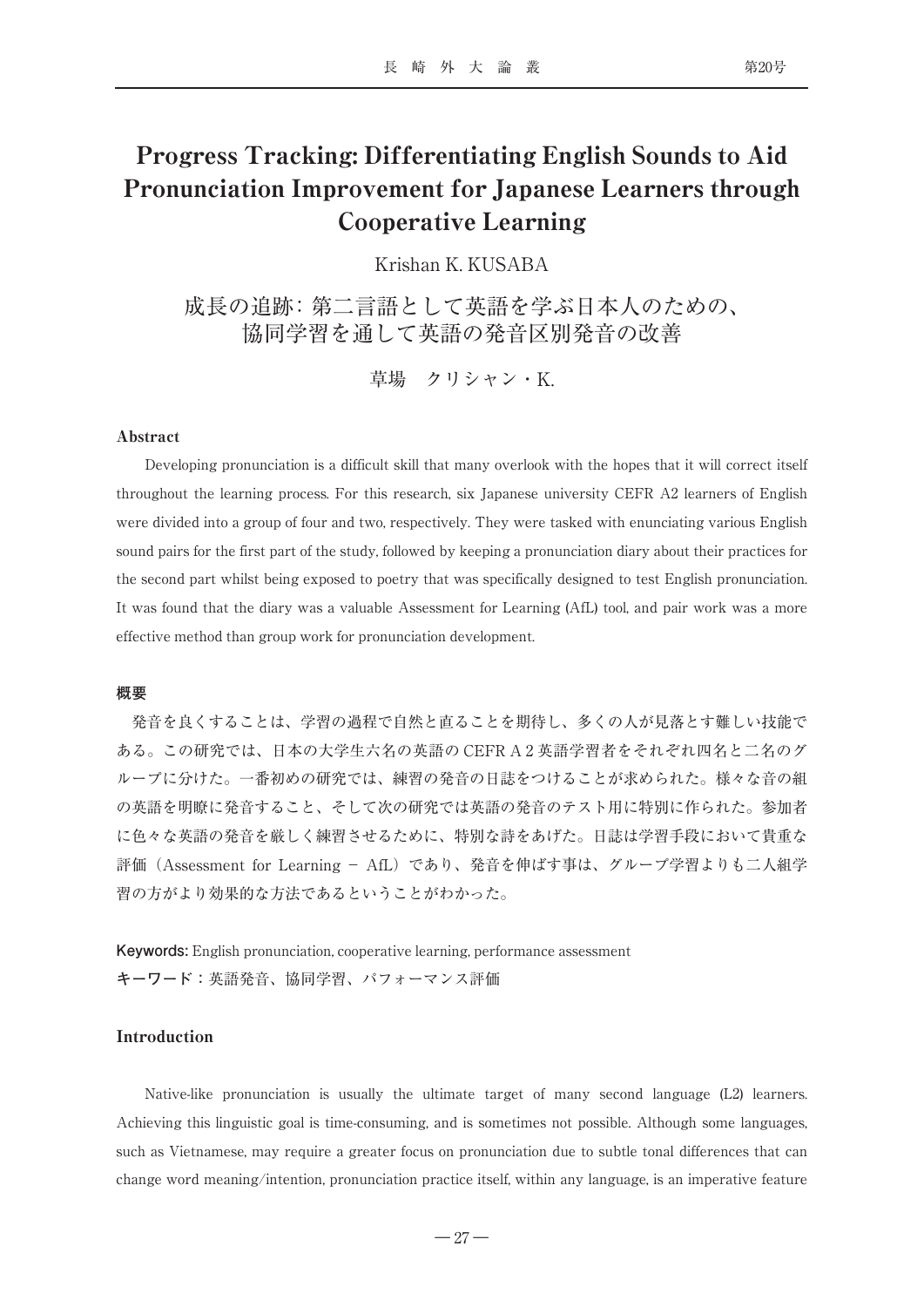of language learning and development. It has been described that "one of the key requirements for language proficiency is to secure understandable pronunciation for the language learners" (Gilakjani, 2012, p119). Moreover, pronunciation has also been said to be a harder skill to improve upon in comparison with other language skills (Elliott, 1995). Therefore, it appears to be a feature that is not always properly integrated into language programmes due to lack of time when teaching (Gilbert, 2008). It is usually given superficial treatment (Jackson, 2016), and is only addressed where absolutely necessary, usually via tedious drilling techniques, under the belief that continued language study and long-term L2 exposure will improve pronunciation (Long, 1990), consequently remedying any errors that occur.

This paper owes its foundations to a 2015 paper (Kumar, 2015) on pronunciation improvement through peer review and group work. The research completed in this study (hereby referred to as study A) examined how a group of six Japanese university students learning English as a second language (ESL), within the CEFR A2 band of English, being split into one group of four and one group of two, worked together to better their English pronunciation when introduced to several challenging sound pairs. Despite being CEFR A2 users, as identified by their university's placement testing system, their previous ESL education had focused more on receptive skills, with a greater emphasis on reading and writing, where vocal production was not a strict priority. Although the participants had a vast vocabulary and good working knowledge of English, all initially found understanding native speakers and expressing themselves difficult due to their minimal experience in enunciating English words and phrases. For example, they were initially unable to differentiate between similar sounds or words, such as "seat-sheet", "long-wrong", and "vest-best" among a large number of others, unless it was presented to them in written form, which allowed them to use the visual cue to clarify the distinctions. Study A therefore introduced various pronunciation pairs, and had them practice regularly within their respective groups, under supervision, over a period of three months. Additional practice was presented using tongue twisters that used the different pronunciation pairs against each other with the primary aim of helping them to better verbally discriminate between each similar-sounding pair, with the secondary aim of improving their overall pronunciation of English sounds/words. The study result was that each student made overall pronunciation improvements, with some sounds progressing further than others. However, the pair group's overall performance advanced to a slightly greater extent and at a faster pace than that of the group of four.

Comparing similar sounds and discriminating between them via the use the of similar words, phrases, and tongue twisters was a useful, yet basic, contrastive analytical (Crystal, 2008) approach, as it specifically targeted pronunciation difficulties that Japanese ESL learners face, such as "l/r" distinctions where Japanese does not differentiate between the sounds. The study forced learners to face these differences, and attempt to enunciate them as separate items, whilst also aiming to aid general pronunciation skill support as a part of their studies. Study A also attempted to integrate elements of ʻcooperative learning' (Chiu, 2004; Attle & Baker, 2007; Slavin, 2008), as it has been suggested by language education researchers that group work and cooperative learning has resulted in a number of improvements among students, such as increased learning motivation, and further verbal practice opportunities (Long, 1990; Kim, 1999; Burke, 2011). Even though there are limitations to group work and cooperative learning, such as some individuals' input dominating others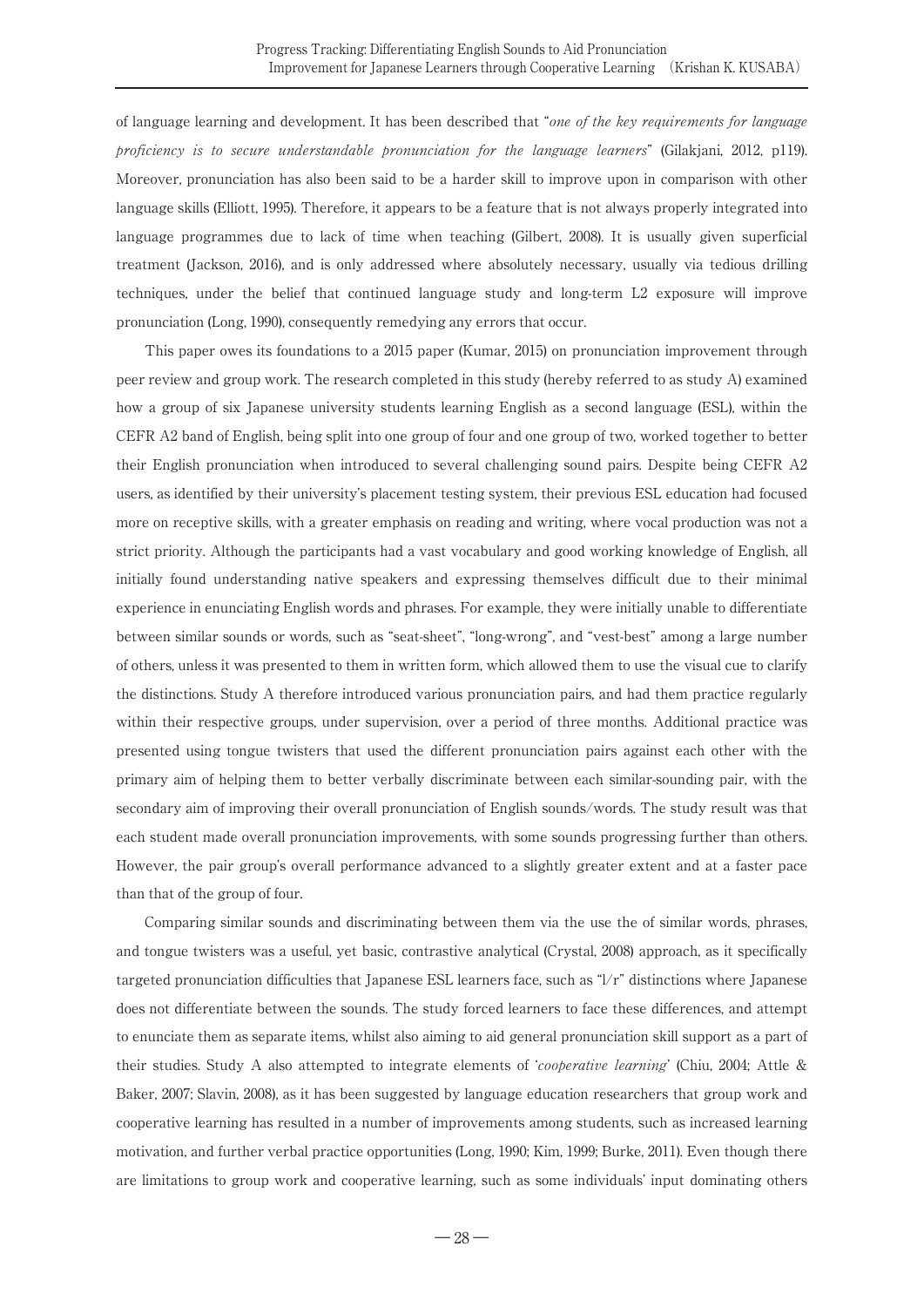(Banta & Palomba, 2014) or there being irrelevant discussion unrelated to the current task (Hatch, 2002), it still can be adapted into a useful language education tool. Therefore, it was used in this research to a greater extent than in Study A.

This research aimed to expand upon the previous study, and thus had to move beyond basic sound discrimination. Gilakjani (2012) noted that there are many strategies available to aid learners with pronunciation development by arguing that L2 exposure was a factor that influenced their development, and teachers should *'identify specific pronunciation features that cause problems for learners'* (p125). This was one of the main elements of Study A, and was continued here in Study B; however, it needed to be more expansive than what was previously undertaken. Some researchers argue that the use of literature and poetry in language teaching has multiple benefits not only for productive and receptive skills but also for pronunciation as well. Researchers, such as Hismanoğlu (2005), Selevičienė (2013), Mittal (2014), and Ahmed (2014), have shown this to be the case within their various contexts, noting pronunciation as one of the many improvements. Selevičiene (2013) reasoned that poetry is a beneficial tool for helping to develop *'phonological* awareness' (p851) for language learners. Therefore, including a similar component in this study, and having students practice it together, added a more interesting feature to further test and improve the student's pronunciation skills. Aside from using literature/poetry, an Assessment for Learning (AfL) element needed to be implemented within the research. This was informally included in the previous study but needed to be properly addressed as using AfL is a progression for ʻsupporting learning rather than judging achievement' (Harrison, 2013), where it can aid learners to ʻguide their own subsequent learning' (Bachman & Palmer, 1996, p98). This can be implemented via continuous verbal feedback; however, to better augment this, if the participants kept a diary of when, how long, and what they practiced, in addition to any comments they had about their time doing it, they can create a visual log for their own reference, and it will better aid with tracking their progress.

#### Research Questions

Although both the previous and present studies are only small-scale interpretivist inquiries, they were designed to examine approaches to track the progress and better help lower-level learners with their English pronunciation in the hope of finding a practical application for possible future classroom or personal student study use. For this study, researcher input was reduced compared with Study A, focusing more on supporting learning rather than leading it, as to better the chances of cooperative learning developing between the participants. In addition, two new features were included, the first being a pronunciation diary as an AfL component, and the second being a form of poetry as a more authentic source of information. The research questions were as follows:

- 1.0 Did student-centred cooperative learning have a role in helping participants to better their acquisition of the material?
- 2.0 After introducing new items in Study B2, did they have an effect on learner progress?
- 3.1 After months of practice, were there changes to each individual's English pronunciation?
- 3.2 How does the current study (B) compare with the previous study (A)?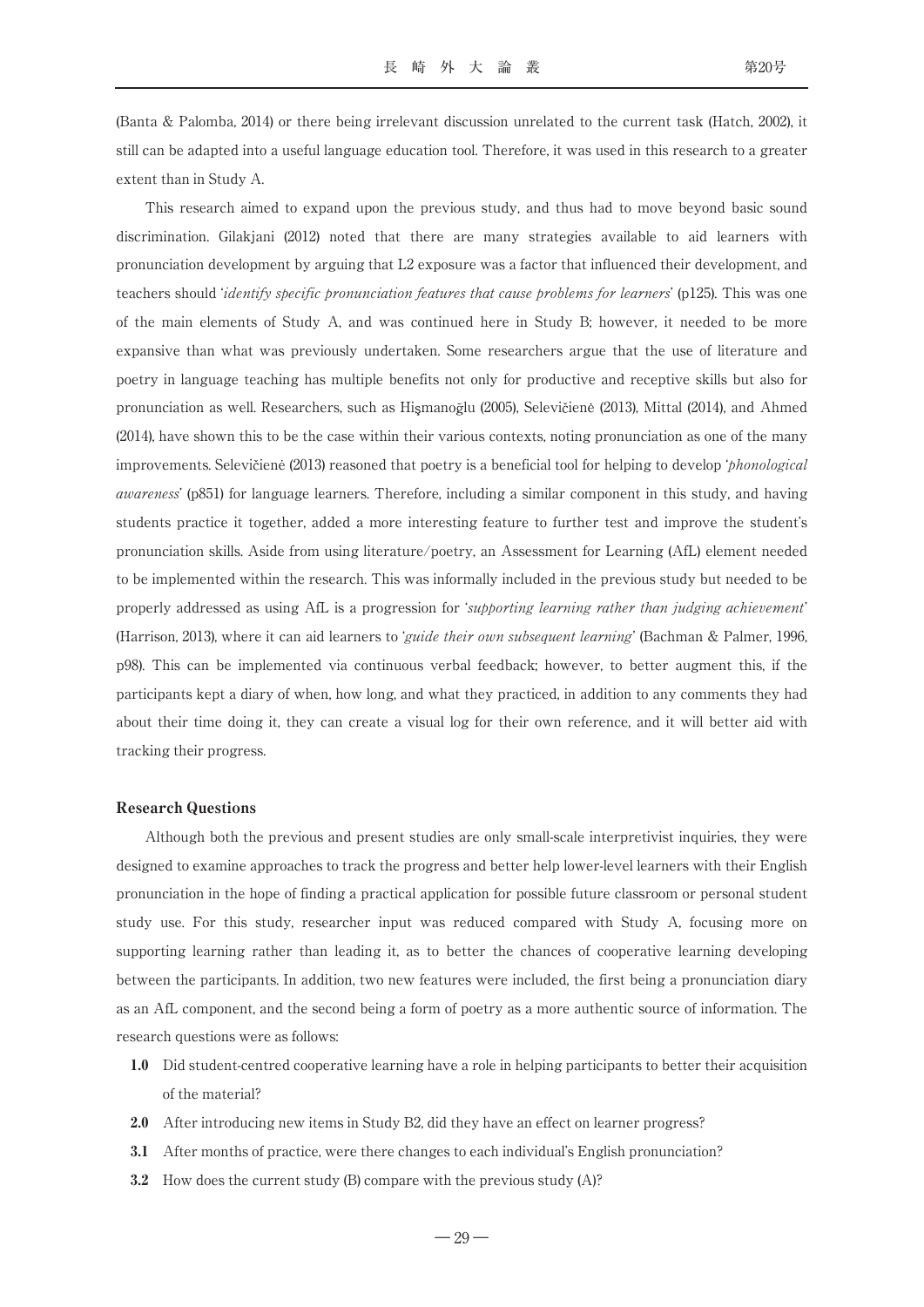## Methodology: Research design and Data Collection Procedures

The participants were the same continuing group of learners from Study A, as outlined earlier in this paper. There was no change to either group's format, and although their overall English ability had improved since the first study, they still fell within the CEFR A2 band. In contrast with Study A, the data collection period for this took place over a longer period. In addition, it was split into two parts, each taking place over a three-months period during two university semesters, collectively covering slightly more than seven months of twice-a-week contact time. The first part of the present study (Study B1 in semester 1) was a continuation of the previous study, albeit covering more complex sound pairs as well as including short reviews of Study A material. The format is very similar; however, as previously mentioned, a more student-centred approach was implemented by reducing researcher input.

The second part (Study B2 in semester 2) introduced a pronunciation diary where the participants had to log the date and length of time that they practiced, alongside what they practiced and any thoughts/ comments that they had. This was to introduce a basic structure to their development, gain a better insight into their practicing habits, and track their progress. It also presented an opportunity to address any problems that participants were having by giving them feedback. Three poems were also given to each participant for them to practice the pronunciation sounds, which they had been exposed to in Study A and B1. These were:

- Poem  $1 -$  "Why English is so hard to learn" (Anonymous, 2013)- this is an old poem (date unknown).
- •Poem 2 "I take it you already know" (Nathan, 2008, p26-27).
- Poem 3 "The hardest poem in the world" by G.N.Trenité in Upward (2004).

The actual data collection procedures for this project were as follows:

- •1 each student read the same short composition from Study A, which they had previously seen at the beginning and end of Study B1, and at the end of B2 only. However, at the end of B2 an extra, very short, unseen, and slightly more difficult segment was added. This portion of the research was recorded for later comparison.
- •2 a pronunciation diary was implemented for Study B2, was regularly checked, and feedback was given where relevant.
- 3 the groups were monitored throughout each session when they practiced.

As in Study A, each group had a 40 to 50 minute session towards the beginning of the week which was then followed-up by a shorter session of 15 to 20 minutes. The latter session was allocated for feedback; however, this was not always the case as, after becoming accustomed to the style they began to request help and asked questions in both sessions, so feedback became a regular feature of both sessions. The pronunciation sets for Study B1 are shown in the following table: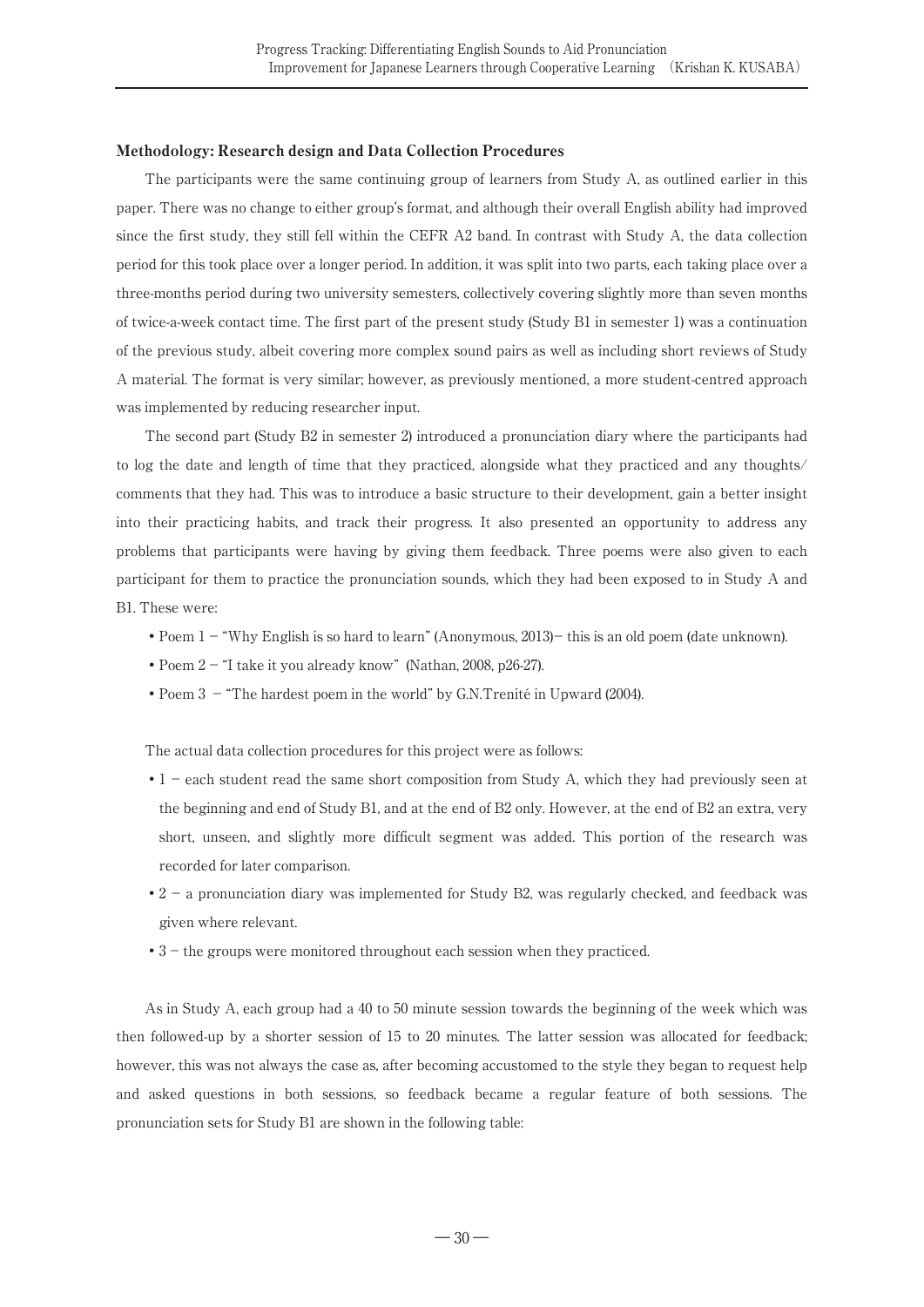| Set $1 - 6$ (2015 Study) Review:                                                                                                    |                                       |                     |                                                   |  |  |  |  |
|-------------------------------------------------------------------------------------------------------------------------------------|---------------------------------------|---------------------|---------------------------------------------------|--|--|--|--|
| <b>Set 1</b> : "s" and "sh"; (s & )); <b>Set 2</b> : "th" and "t"; ( $\theta$ , $\delta$ & t); <b>Set 3</b> : "l" and "r"; (l & r); |                                       |                     |                                                   |  |  |  |  |
| <b>Set 4</b> : "v" and "b"; (v & b); <b>Set 5</b> : "b" and "p"; (b & p); <b>Set 6</b> : "f" and "v"; (f & v)                       |                                       |                     |                                                   |  |  |  |  |
| Week 1-3                                                                                                                            |                                       |                     |                                                   |  |  |  |  |
| Set 7: "g" and "c/k"; (g & k)                                                                                                       | Set 8: "d" and "t"; (d & t)           |                     | <b>Set 9:</b> "i" and "ee"; $(1 \& i)$            |  |  |  |  |
| Week 3-4                                                                                                                            | Week 4-5                              |                     | Week 5-6                                          |  |  |  |  |
| Set 10: " $e$ " and " $ey$ "; ( $e \& e1$ )                                                                                         | <b>Set 11:</b> "ch" and "t"; (t) & t) |                     | <b>Set 12:</b> Certain Diphthongs                 |  |  |  |  |
| Week 6-7                                                                                                                            | Week 7-8                              |                     | $(a\sigma, \sigma\theta, \sigma\theta \& \sigma)$ |  |  |  |  |
|                                                                                                                                     |                                       |                     | Week 8-9                                          |  |  |  |  |
| All sets & practice                                                                                                                 |                                       | All sets & practice |                                                   |  |  |  |  |
| Week 9-10                                                                                                                           |                                       | Week 10-11          |                                                   |  |  |  |  |

| Table 1: Pronunciation sets per session for Study B1: |  |  |
|-------------------------------------------------------|--|--|
|-------------------------------------------------------|--|--|

These were again presented to each group, via hand outs with only a few examples being modelled each time before they had to practice. An interactive phonemic chart was also used in case they needed additional support. The procedure for Study B2 differed, as poems were presented and modelled, (participants voicerecorded the researcher modelling the scripts), and then were asked to teach and test each other using what they had learnt, heard and recorded. The three poems were not introduced together but were revealed in two-week intervals, after the initial completion of a three-week review session of all Study A and Study B1 material.

## Findings and evaluation

-Research question 1.0: after observing the learners from both groups each week over the course of the research, the participants all seemed to interact well with one another. As researcher input was reduced, it resulted in the participants having more practice time, and encouraged them to rely on each other more than before. Both groups, without prompt, developed a pattern where they would individually review the new material for a few moments before engaging one another to test their pronunciation. The group of four took turns with one person reading out one sound, and then another saying the opposing sound; for example "g vs. c/k" one person would say "gallery", and the person being tested would try to correctly enunciate "calorie". The pair group did something similar, but also independently began to watch and comment on each other's facial movements, and occasionally videoed each other's expressions on their phones to compare with one another. This was not suggested to them and was an interesting peer-teaching tool that they developed. The more student-centred approach allowed for some helpful, and at times resourceful techniques. The outcome of the research would suggest that there was a better acquisition of the material than in study A; however, whether this was due to their natural progression as learners, or a result of the researcher's reduced input could not be completely or accurately determined at this time.

-Research question 2.0: the diary did not initially have the intended impact, as the majority of the participants were unsure of how they should use it. However, after the third week, they started to use it more effectively, and it worked well, more with the group of four as the multiple opinions and experiences benefited the group as a whole. This is not to imply that it did not benefit the pair group, they just focused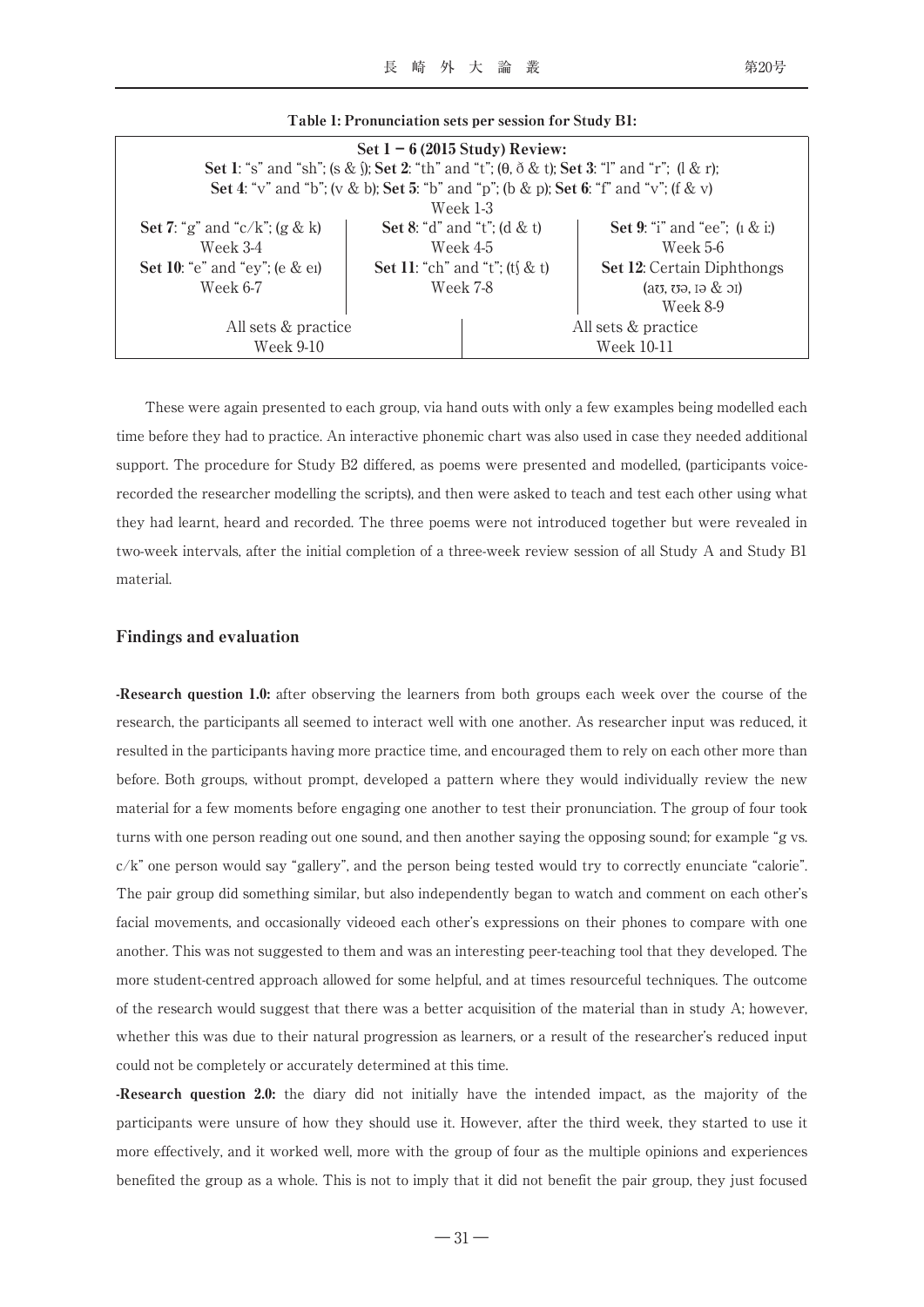more on their approach towards it, and there was not as much discussion present as with the larger group. The introduction of poetry items specifically designed to experiment with different and, simultaneously, related sounds really surprised them. The sudden spike in difficulty, surprisingly, did not demoralise them; instead, it initially confused most of them. The group of four were initially unsure what to make of it, and proceeded to play with the sounds. They tried to enunciate sounds as a group occasionally over emphasising words they found difficult to pronounce. The pair group instead saw it as a difficult challenge to overcome, and regularly alternated reading lines to one another, stopping after each paragraph to give feedback. Both of these approaches, despite the difficulty of the poems, drastically improved their pronunciation, so much that, other university lecturers commented on their improvement. The diary was the most effective item of the new features, as the participants were able to see what problems they had addressed, and comments they had made, which seemed to better organise their approach to learning.

-Research question 3.1: overall, both groups significantly improved over the course of the study. However, the pair group advanced more than the group of four. They had all managed to improve their general English pronunciation and were better able to enunciate, and differentiate between different sounds and words. Although some sounds, such as the "sh/s" sound pairs, still were occasionally an obstacle, their skills did improve. However, the pair group, seemed to better grasp the majority of the sound and pronunciation differences, as their vocal output sounded clearer and more developed than the other group.

-Research question 3.2: at the time, Study A seemed to act more as a foundation stage for this research. However, it contained a larger number of the more difficult pronunciation sounds for Japanese learners than the current study. Study B was more beneficial to the participants as a whole, when compared with Study A because they had experience of actively comparing and practicing sounds, and had previously developed a system of how to interact with, and peer review each other within their respective groups. This experience, therefore, provided them with a developed approach that they carried into Study B, and thus had had some time for mental preparation. The approaches implemented in Study B may have been more successful if they had been previously implemented. The pronunciation diary, had it been integrated from the start of Study A, most likely would have given the participants a more frequent and stronger form of encouragement to keep them practicing outside of the sessions. It would have acted as a type of formative assessment that may have better empowered them, thus positively influencing their learning behaviour (Craddock & Mathias, 2009) at an earlier stage, as it did in Study B. In short, Study B built on the strengths of Study A and pushed it further in every way by including all of the same elements but on a larger and longer scale. Although it was a challenging experience for the learners, it gave them more opportunities to practice both old and new material while enabling them to develop their pronunciation skills more than in Study A.

# Conclusion

The previous study demonstrated that while having them work in groups, exposing learners to different English sounds and discriminating between them, helped. Placing these conflicting sounds within a context better exercised their English vocal range than just focusing on tongue twisters, and it introduced them to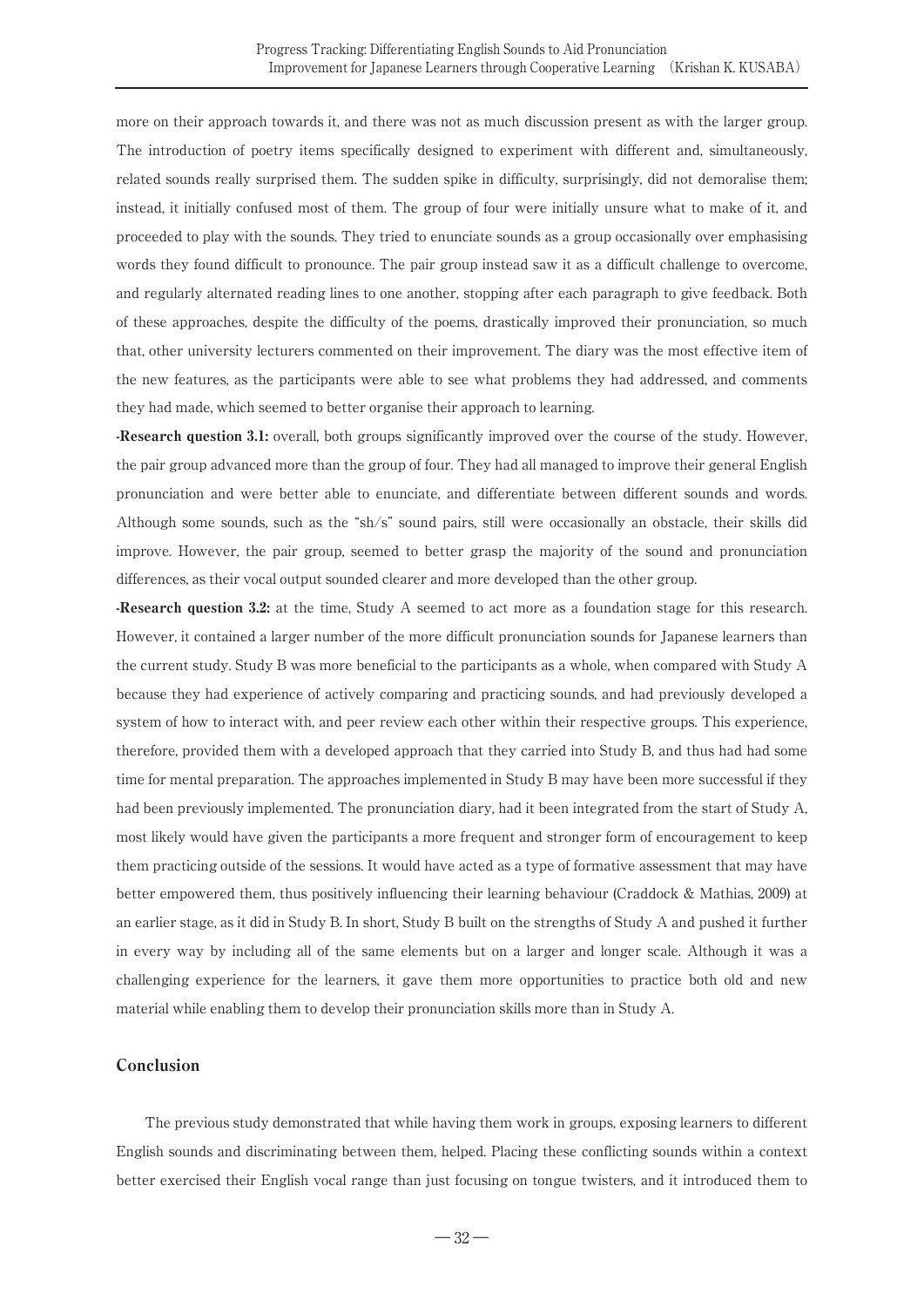more authentic material. The practice diary was a greater success than originally suspected, as it was only added to encourage the participants to practice outside of the sessions. However, most noted their thoughts on each entry, some with comments and/or questions, and at the beginning of each session at least one student asked a question or requested help on something that they had practiced and recorded in the diary. This is something that teachers could consider implementing with learners, as they will not only have a log of what their students are doing, but it may also act as a platform for feedback for student during their study progression. In addition, it may even be used as a feed-forward mechanism to better aid students with their language development. As for the effectiveness of the poems, one aspect that should have been implemented differently was the length. Easier or shorter poems, or only one verse of a poem should have been covered at any given time.

In conclusion, although the group of four had more members, which provided greater opportunities to practice with different people, it was the pair group that progressed better overall. They developed a strong rapport, and were quick to aid and assess one another. The group of four worked very well as a team, but sometimes expended time organising their approaches and occasionally became distracted when helping each other. They also designed a very good system where one person would enunciate words/sentences, and the others would listen and provide feedback; however, it sometimes reduced each participant's speaking time during the sessions. This meant that each person had less practice time, which may have resulted in their slightly weaker development compared with the pair group; something that should be taken into account in a future application.

#### References

- Ahmed, J. (2014). Teaching of Poetry to Saudi ESL Learners: Stylistics Approach. Study in English Language Teaching, 2 (1), 123- 139.
- Anonymous. (2013, February 10). Why English is Hard to Learn... Retrieved February 3, 2016, from The Meta Picture: themetapicture.com/why-english-is-hard-to-learn
- Attle, S., & Baker, B. (2007). Cooperative Learning in a Competitive Environment: Classroom Applications. International Journal of TEaching and Learning in Higher Education, 19 (1), 77-83.

Bachman, L. F., & Palmer, A. S. (1996). Language Testing in Practice. Oxford, UK: Oxford University Press.

- Banta, T. W., & Palomba, C. A. (2014). Assessment Essentials: Planning, Implementing, and Improving Assessment in Higher Education (2nd Ed ed.). San Francisco: Jossey-Bass.
- Burke, A. (2011). Group Work: How to Use Groups Effectively. The Journal of Effective Teaching, 11 (2), 87-95.
- Chiu, M. M. (2004). Adapting Teacher Interventions to Student Needs During Cooperative Learning: How to Improve Student Problem Solving and Time On-Task. American Educational Research Journal, 41 (2), 365-399.
- Craddock, D., & Mathias, H. (2009). Assessment options in higher education. Assessment & Evaluation in Higher Education, 34 (2), 127-140.
- Crystal, D. (2008). A Dictionary of Linguistics and Phonetics (6th Edition ed.). Oxford: Blackwell Publishing.
- Elliott, A. R. (1995). Foreign Language Phonology: Field Independence, Attitude, and the Success of Formal Instruction in Spanish Pronunciation. The Modern Language Journal, 79 (4), 530-542.
- Gilakjani, A. P. (2012). A Study of Factors Affecting EFL Learner's Pronunciation Learning and the Strategies for Instruction. International Journal of Humanities and Social Science, 2 (3), 119-128.

Gilbert, J. B. (2008). Teaching Pronunciation: Using the Prosody Pyramid. New York: Cambridge University Press.

- Harrison, C. (2013, August 29). Assessment for learning: are you using it effectively in your classroom? Retrieved January 18, 2016, from The Guardian: http://www.theguardian.com/teacher-network/teacher-blog/2013/aug/29/assessment-for-learingeffective-classroom
- Hatch, J. A. (2002). Doing Qualitative Research in Education Settings. Albany: State Univeristy of New York Press.
- Hismanoğlu, M. (2005). Teaching English Through Literature. Journal of Language and Linguistic Studies, 1 (1), 54-66.